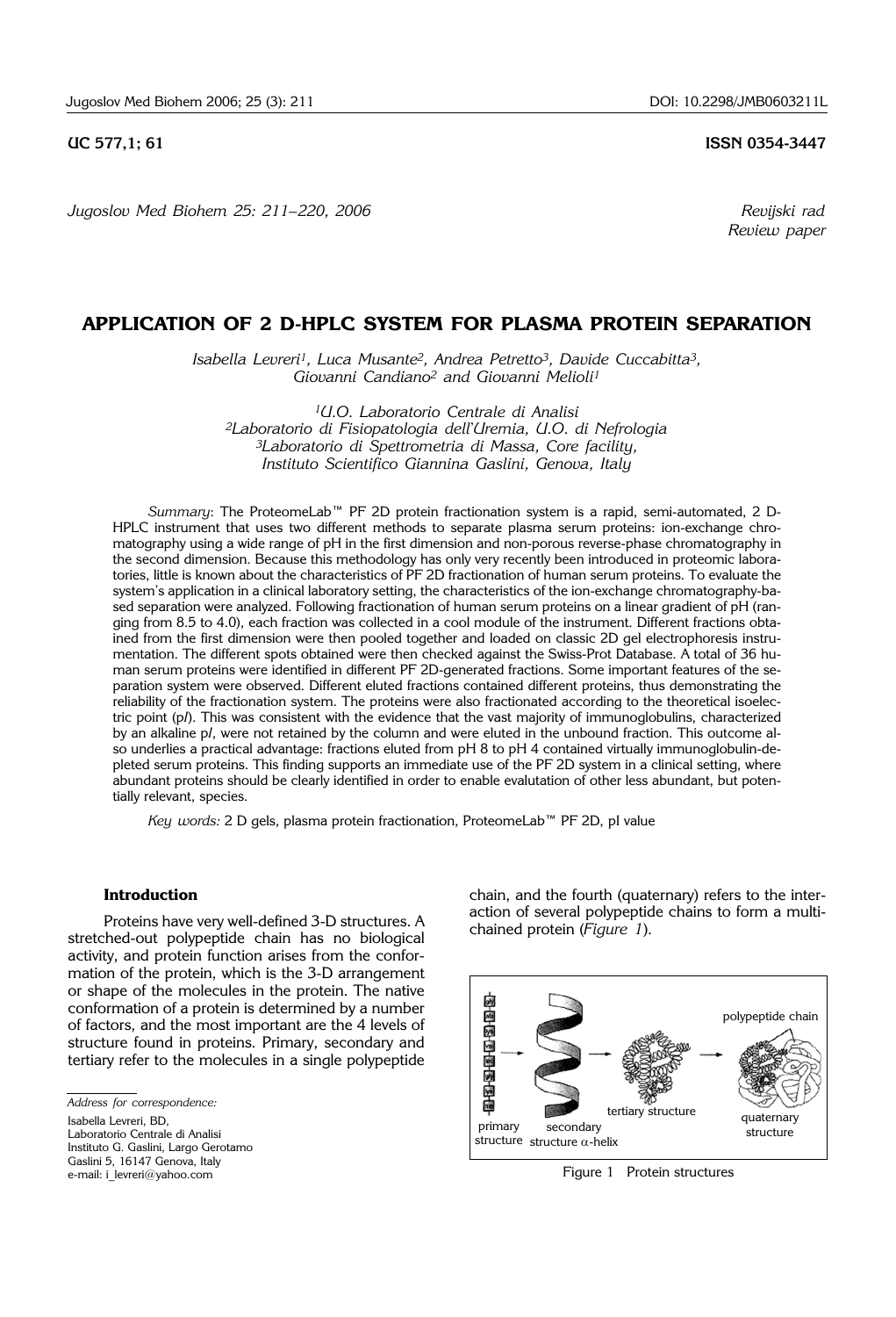#### *Primary structure*

Primary structure refers to the number and sequence of amino acids in the protein or polypeptide chain. The covalent peptide bond is the only type of bonding involved at this level of protein structure (1). Thus they are sometimes called the »covalent structure« of proteins because, with the exception of disulfide bonds, all of the covalent bonding within proteins defines the primary structure. In contrast, the higher orders of proteins structure (i.e. secondary, tertiary and quartenary) involve mainly noncovalent interactions. The sequence of aminoacids in a protein is dictated by genetic information in DNA, which is transcribed into RNA, which is then translated into protein. So protein structure is genetically determined. Determination of primary structure is an essential step in the characterisation of a protein.

#### *Secondary Structure*

The next level of protein structure refers to the amount of structural regularity or shape that the polypeptide chain adopts. A natural polypeptide chain will spontaneously fold into a regular and defined shape. Two main types of secondary structure have been found in proteins namely  $\alpha$ -helix, and  $\beta$ -pleated sheet (2).

*Alpha helix.* In the alpha-helix the polypeptide folds by twisting into a right handed screw so that all the amino acids can form *hydrogen bonds* with each other. This high amount of hydrogen bonding stabilises the structure so that it forms a very strong rod-like structure. The amino group of each aminoacid is hydrogen bonded to the carboxyl group of the 4th following aminoacid residue, which is on an adjacent turn of the helix. Along the axis of the helix, it rises 0.15 nm per aminoacid residue, and there are 3.6 residues/turn of the helix. The screw-sense of any helix can be RH or LH, but the alpha-helix found in proteins is always RH. The alpha-helix content of proteins of known 3D structures is highly variable. In some e.g. myoglobin and haemoglobin, a substantial amount of the polypeptide chain folds into alpha-helix. While in the protease enzyme chymotrypsin chain there is almost no helix. The ability of a protein to fold into helix is influenced by the amino acids and the R side chains that they possess. A prolyl residue tends to destabilise the alpha-helix structure, because its alpha-N is in a ring system, and cannot participate in the H-bonding. So pro residues tend to be found at bends in the alpha-helix, where helix destabilisation can allow a change in direction. A sequence of asp and or glu residues together can also destabilise the helix because they are highly charged, and repel each other. The forces of repulsion are stronger than the H-bonding. Also a cluster of ile residues with their large bulky R groups tends to disrupt the alpha-helix structure by disrupting the H-bonding.

*Beta pleated sheets.* In this case more H-bonding is achieved by stretching out the polypeptide chain, and laying it side by side to form H-bonds between lengths of polypeptide chain. Thus providing both inter and intra-H bonds. Called a beta-pleated sheet because of zig zag appearance when viewed from the side. The H-bonds are formed from amino and carboxyl groups as for alpha-helix, but bonding also occurs between different stands of a polypeptide. The stands can run in opposite directions to give antiparallel beta-pleated sheet or they can run in same direction to give parallel beta-pleated sheets. Beta sheets occur in variable amounts in the polypeptide chains of globular proteins e.g. lysozyme and carboxypeptidase, but more commonly associated with fibrous proteins such as silk and keratin.

#### *Protein Loop*

Protein loops are polypeptides connecting more rigid structural elements of proteins like helices and strands. Protein loops have high structural flexibility and diversity (3). Length of loop varies from a few to as many as 30 residues, though the majority of loops have less than 12 residues. Modeling the conformation of protein loop is one of the open problems in structural biology.

#### *Tertiary Structure*

The tertiary structure of a polypeptide chain is the next level of conformation or shape adopted by the alpha-helices or beta-pleated sheets of the chain. Most proteins tend to fold into shapes that are broadly classified as globular in arrangement, and some, particularly structural proteins form long fibres. These are the main forms of gross tertiary structure. Like secondary structure, the tertiary structure of a protein is stabilised by mostly *non*-*covalent forces* although tertiary structure can also be stabilised by *covalent bonds:* (a) electrostatic interactions non-covalent, (b) H-bonds non-covalent, (c) hydrophobic interactions non-covalent, (d) disulphide bridges covalent bond. The reason to adopt such intricate and complicated shapes by protein polypeptide chains is that the shape is related to function e.g. Hb has a different function from lysozyme so different shape requirement. Polypeptide chain folds into helices and sheets what produces the special shape to give the proteins their characteristic functions.

#### *Quaternary structure*

The fourth level of protein structure is concerned with the interaction of two or more polypeptide chains to associate to form a larger protein molecule. Proteins with more than one polypeptide chain are said to be *oligomeric*, and the individual chains are called subunits or monomers of the oligomer. The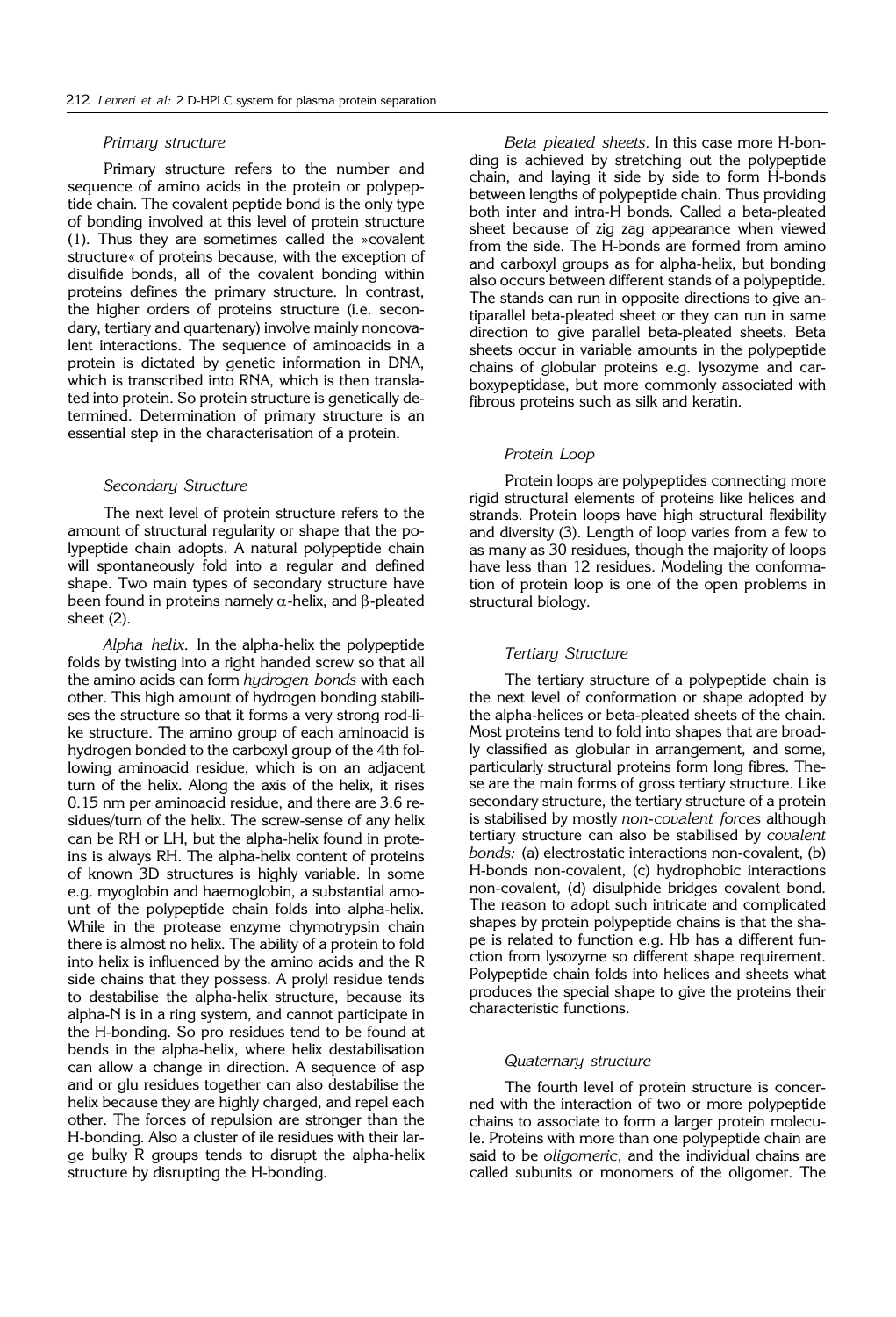geometry of the molecule is its quaternary structure. Single subunit or polypeptide chain is called a *monomer*, two subunits a *dimer*, three a *trimer*, 4 a *tetramer* etc. The subunits (polypeptide chains) may be identical e.g. muscle creatine kinase is a dimer of 2 identical subunits or non-identical e.g. haemoglobin is a tetramer and contains two alpha  $+$  two beta subunits. A considerable range of quaternary structure is found in proteins (4). From dimeric creatine kinase to octomeric tryptophanase, and ribulose diphosphate carboxylase, which has 16 subunits. Arrangement of subunits in the oligomeric structure can also vary. The forces that stabilise a quaternary structure are much the same as those that stabilise the secondary and tertiary structure. The non-covalent interactions is the tendency for hydrophobic groups to combine so as to exclude water. If a polypeptide chain has a face or region that is largely hydrophobic then the two faces tend to attract each other, in order to exclude water from both faces. The tertiary structure has a pleated sheet core (through centre), and when it forms a dimer, the two subunits stack back to back on each other in such a way that the pleated sheet is continued from one subunit to the other. The subunits are joined not only by association of the hydrophobic regions, but also by the H-bonding that now creates a continuous pleated sheet through both of the subunits.

#### *Oligomeric structure*

The advantage of association rather than staying as monomers is that in some proteins the subunit alone is not active, so biological activity depends on intact oligomeric structure. However, in other oligomeric proteins the single subunit is biologically active, and appears to act independently of the oligomeric structure. So stability is not the only factor involved. Another advantage of multiple subunits is greater flexibility of activity e.g. haemoglobin and many enzymes show cooperativity (5). In the case of tetrameric Hb, one subunit binds oxygen then stimulates neighbour subunits to bind oxygen more readily and so on through the four subunits so the subunits cooperate to ensure rapid and effective binding of oxygen. If there were no cooperativity then it is likely that competition between the subunits for binding oxygen would be overall less efficient. Cooperativity is mediated through intersubunit contacts. Also subunits provide an advantage in regulation of protein activity. In proteins and enzymes containing identical subunits it is found that the subunits contain special sites called allosteric sites located away from the active site of the enzyme or protein. Allosteric sites bind small molecules such as sugars and nucleotides, and these cause intersubunit changes in shape that regulate the activity at the active site so giving a fine control over the biological activity. Not all enzymes or proteins have allosteric sites, many do not e.g. lactate dehydrogenase (LDH) is a tetramer, and has no known mechanisms of regulation.

#### *Protein characterization and fractionation*

Protein type is usually determined by separating and isolating the individual proteins from a complex mixture of proteins, so that they can be subsequently identified and characterized. Proteins are separated on the basis of differences in their physicochemical properties, such as size, charge, isoelectric point adsorption characteristics, solubility and heat-stability. The choice of an appropriate separation technique depends on a number of factors, including the reasons for carrying out the analysis, the amount of sample available, the desired purity, the equipment available, the type of proteins present and the cost. One of the factors that must be considered during the separation procedure is the possibility that the native three dimensional structure of the protein molecules may be altered. A prior knowledge of the effects of experimental conditions on protein structure and interactions is extremely useful when the most appropriate separation technique must be selected. Firstly, because it helps to determine the most suitable conditions to use to isolate a particular protein from a mixture of proteins (*e.g.,* pH, ionic strength, solvent, temperature *etc*.) (6), and secondly, because it may be important to choose conditions which will not affect the native molecular structure of the proteins.

#### *Methods Based on Different Solubility Characteristics*

Proteins can be separated by using differences in their solubility in aqueous solutions. The solubility of a protein molecule is determined by its amino acid sequence because this determines its size, shape, hydrophobicity and electrical charge. Proteins can be selectively precipitated or solubilized by altering the pH, ionic strength, dielectric constant or temperature of a solution (7). These separation techniques are the most simple to use when large quantities of sample are involved, because they are relatively quick, cheap and are not particularly influenced by other food components. They are often used as the first step in any separation procedure because the majority of the contaminating materials can be easily removed.

#### *Salting out*

Proteins are precipitated from aqueous solutions when the salt concentration exceeds a critical level, which is known as *salting*-*out*, because all the water is »bound« to the salts, and it is therefore not available to hydrate the proteins. Ammonium sulfate  $[(NH_4)_2SO_4]$  is commonly used because it has a high water-solubility, although other neutral salts may also be used, *e.g.,* NaCl or KCl. Generally a two-step procedure is used to maximize the separation efficiency. In the first step, the salt is added at a concentration just below that necessary to precipitate out the protein of interest. The solution is then centrifuged to re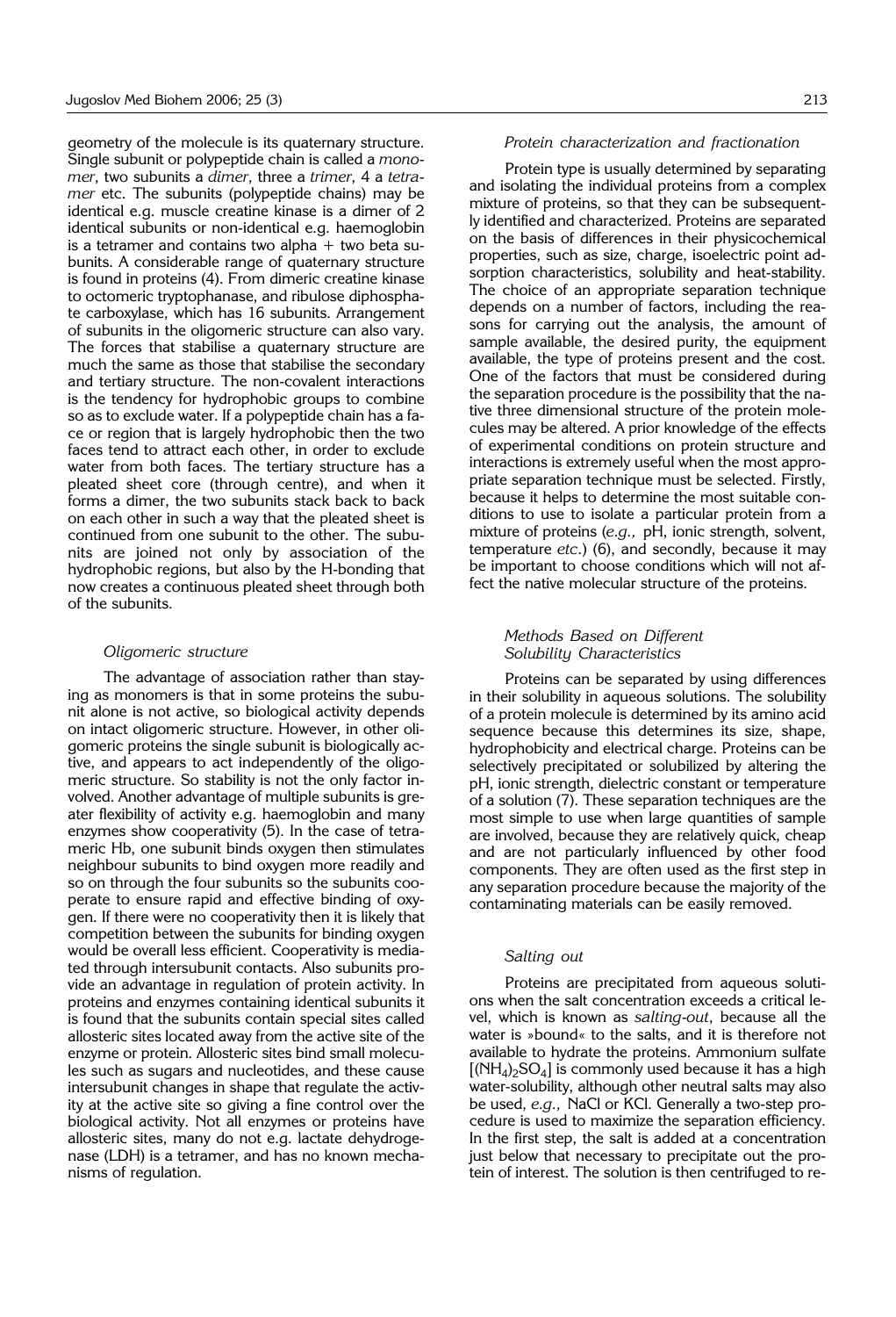move any proteins that are less soluble than the protein of interest. The salt concentration is then increased to a point just above that required to cause precipitation of the protein. This precipitates out the protein of interest (which can be separated by centrifugation), but leaves more soluble proteins in solution. The main problem with this method is that large concentrations of salt contaminate the solution, which must be removed before the protein can be resolubilzed, *e.g.,* by dialysis or ultrafiltration.

### *Solvent Fractionation*

The solubility of a protein depends on the *dielectric constant* of the solution that surrounds it because this alters the magnitude of the electrostatic interactions between charged groups. As the dielectric constant of a solution decreases the magnitude of the electrostatic interactions between charged species increases. This tends to decrease the solubility of proteins in solution because they are less ionized, and therefore the electrostatic repulsion between them is not sufficient to prevent them from aggregating. The dielectric constant of aqueous solutions can be lowered by adding water-soluble organic solvents, such as ethanol or acetone. The amount of organic solvent required to cause precipitation depends on the protein and therefore proteins can be separated on this basis. The optimum quantity of organic solvent required to precipitate a protein varies from about 5 to 60%. Solvent fractionation is usually performed at 0 °C or below to prevent protein denaturation.

#### *Electrophoresis*

Electrophoresis relies on differences in the migration of charged molecules in a solution when an electrical field is applied (8). It can be used to separate proteins on the basis of their size, shape or charge. In *non*-*denaturing electrophoresis*, a buffered solution of native proteins is loaded onto a porous gel, usually polyacrylamide and a voltage is applied across the gel. The proteins move through the gel in a direction that depends on the sign of their charge, and at a rate that depends on the magnitude of the charge, and the friction to their movement:

# mobility =  $\frac{\text{applied voltage} \times \text{molecular charge}}{}$ molecular friction

Proteins may be positively or negatively charged in solution depending on their isoelectic points (pI) and the pH of the solution. *A protein is negatively charged if the pH is above the pI, and positively charged if the pH is below the pI*. The magnitude of the charge and applied voltage will determine how far proteins migrate in a certain time. The friction of a molecule is a measure of its resistance to movement through the gel and is largely determined by the relationship between the effective size of the molecule, and the size of the pores in the gel. The smaller the size of the molecule, or the larger the size of the pores in the gel, the lower the resistance and therefore the faster a molecule moves through the gel. Smaller pores sizes are obtained by using a higher concentration of cross-linking reagent to form the gel. In nondenaturing electrophoresis the native proteins are separated based on a combination of their charge, size and shape.

In *denaturing electrophoresis* proteins are separated primarily on their molecular weight. Proteins are denatured prior to analysis by mixing them with *mercaptoethanol*, which breaks down disulfide bonds, and *sodium dodecyl sulfate* (SDS*)*, which is an anionic surfactant that hydrophobically binds to protein and causes them to unfold because of the repulsion between negatively charged surfactant headgroups. As proteins travel through a gel network they are primarily separated on the basis of their molecular weight because their movement depends on the size of the protein molecule relative to the size of the pores in the gel: smaller proteins moving more rapidly through the matrix than larger molecules. This type of electrophoresis is commonly called *sodium dodecyl sulfate - polyacrylamide gel electrophoresis,* or *SDS*-*PAGE.* After the electrophoresis is completed, the proteins are made visible by treating the gel with a protein dye such as Coomassie Brilliant Blue or silver stain. Denaturing electrophoresis is more useful for determining molecular weights than non-denaturing electrophoresis, because the friction to movement does not depend on the shape or original charge of the protein molecules. A modification of electrophoresis, is another technique called *Isoelectric Focusing Electrophoresis* in which proteins are separated by *charge* on a gel matrix which has a pH gradient across it. Proteins migrate to the location where the pH equals their isoelectric point and then stop moving because they are no longer charged. This methods has one of the highest resolutions of all techniques used to separate proteins. Available gels can cover a narrow pH range  $(2-3 \text{ units})$  or a broad pH range (3-10 units). Isoelectric focusing and SDS-PAGE can be used together to improve resolution of complex protein mixtures. This means to perform the Two Dimensional Electrophoresis. Proteins are separated in one direction on the basis of *charge* using isoelectric focusing, and then in a perpendicular direction on the basis of *size* using SDS-PAGE.

### *Separation due to Different Adsorption Characteristics - Chromatography*

Chromatographyc technique involves the separation of compounds by selective adsorption-desorption at a solid matrix that is contained within a column through which the mixture passes. Separation is based on the different affinities of different proteins for the solid matrix (9).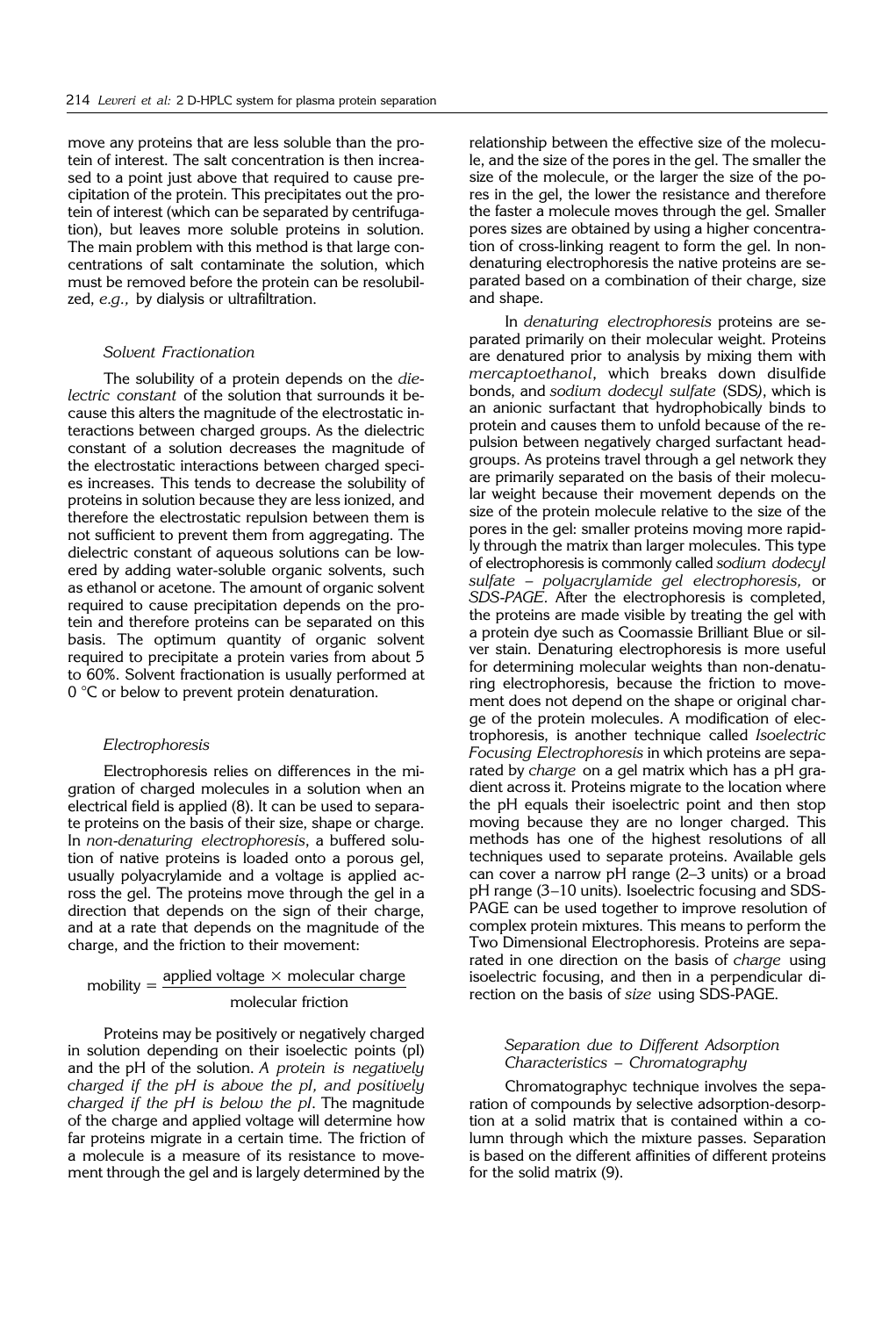#### *Ion Exchange Chromatography*

Ion exchange chromatography relies on the reversible adsorption-desorption of ions in solution to a charged solid matrix or polymer network. This technique is the most commonly used chromatographic technique for protein separation. A positively charged matrix is called an *anion*-*exchanger* because it binds negatively charged ions (anions). A negatively charged matrix is called a *cation*-*exchanger* because it binds positively charged ions (cations). The buffer conditions (pH and ionic strength) are adjusted to favor maximum binding of the protein of interest to the ion-exchange column. Contaminating proteins bind less strongly and therefore pass more rapidly through the column. The protein of interest is then eluted using another buffer solution which favors its desorption from the column (*e.g.,* different pH or ionic strength).

#### *Affinity Chromatography*

Affinity chromatography uses a stationary phase that consists of a *ligand* covalently bound to a solid support. The ligand is a molecule that has a highly specific and unique reversible affinity for a particular protein. The sample to be analyzed is passed through the column and the protein of interest binds to the ligand, whereas the contaminating proteins pass directly through. The protein of interest is then eluted using a buffer solution which favors its desorption from the column. This technique is the most efficient means of separating an individual protein from a mixture of proteins, but it is the most expensive, because of the need to have columns with specific ligands bound to them.

#### *Size Exclusion Chromatography*

This technique, sometimes known as *gel filtration*, also separates proteins according to their size. A protein solution is poured into a column which is packed with porous beads made of a cross-linked polymeric material (such as dextran or agarose). Molecules larger than the pores in the beads are excluded, and move quickly through the column, whereas the movement of molecules which enter the pores is retarded. Thus molecules are eluted off the column in order of decreasing size. Beads of different average pore size are available for separating proteins of different molecular weights. Manufacturers of these beads provide information about the molecular weight range that they are most suitable for separating. Molecular weights of unknown proteins can be determined by comparing their elution volumes Vo, with those determined using proteins of known molecular weight: a plot of elution volume versus log (*molecular weight*) should give a straight line.

#### *Dialysis*

Dialysis is used to separate molecules in solution by use of semipermeable membranes that permit the passage of molecules smaller than a certain size through, but prevent the passing of larger molecules. A protein solution is placed in dialysis tubing which is sealed and placed into a large volume of water or buffer which is slowly stirred. Low molecular weight solutes flow through the bag, but the large molecular weight protein molecules remain in the bag. Dialysis is a relatively slow method, taking up to 12 hours to be completed. It is therefore most frequently used in the laboratory (6). Dialysis is often used to remove salt from protein solutions after they have been separated by salting-out, and to change buffers.

# *Ultrafiltration*

A solution of protein is placed in a cell containing a *semipermeable membrane,* and pressure is applied. Smaller molecules pass through the membrane, whereas the larger molecules remain in the solution. The separation principle of this technique is therefore similar to dialysis, but because pressure is applied separation is much quicker. Semipermeable membranes with cutoff points between about 500 to 300,000 D are available. That portion of the solution which is retained by the cell (large molecules) is called the *retentate,* whilst that part which passes through the membrane (small molecules) forms part of the *ultrafiltrate.* Ultrafiltration can be used to concentrate a protein solution, remove salts, exchange buffers or fractionate proteins on the basis of their size.

#### *ProteomeLab*

Compared to traditional fractionation techniques, e.g., SDS-PAGE, that analyze modified proteins derived from strong chemical treatments such as reduction with 1,4-dithiothreitol (DTT) and alkylation with iodoacetamide, a relatively new method of fractionation of intact proteins is the liquid, two-dimensional system provided by Beckman Coulter, the ProteomeLab PF2D. This system allows us to separate proteins according to the isoelectric point (pI) and hydrophobicity. Thus, PF2D appears to offer a new platform tool to be integrated with other proteomic techniques for the fractionation of proteins, and thereby contribute to broaden our knowledge, particularly in the study of the human serum proteome (*Figure 2*).

The PF2D instrument consisted of a double HPLC interfaced by a refrigerated fraction collector. Provided by Beckman Coulter, two buffers were used to perform the chromatofocusing chromatography: Buffer 1, containing the proprietary mixture of urea, noctylglucoside and triethanolamine, which is adjusted to a pH of 8.5 with saturated iminodiacetic acid; and Buffer 2, which is a proprietary mixture of urea, n-octyl-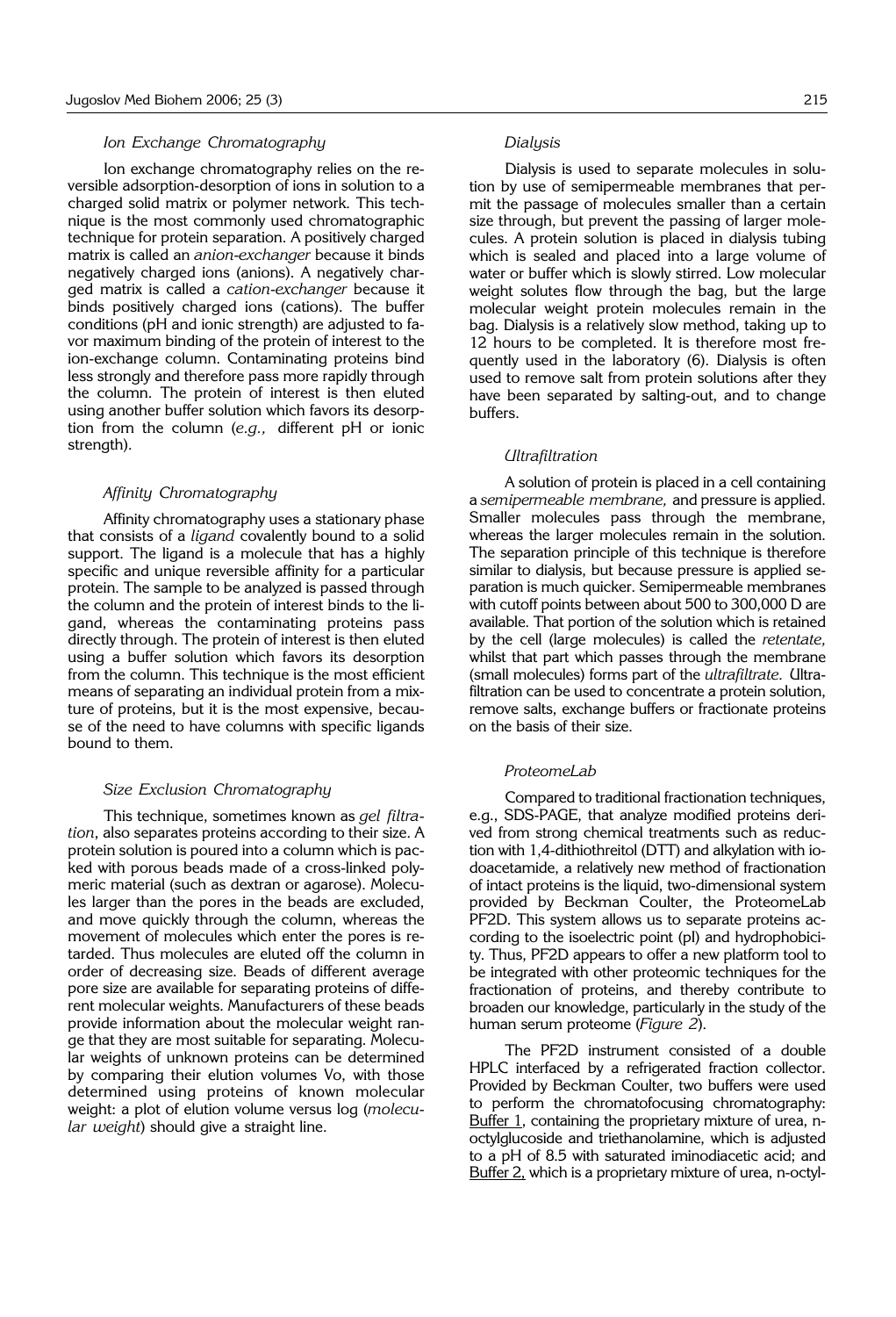

Figure 2 ProteomeLab

glucoside and ampholytes prepared to a pH of 4.0. After about 130 min of equilibration on a 2.1  $\times$  250 mm HPCF-1D column charged by a positive matrix, the sample was injected manually through a 2 mL loop at a flow rate of 0.2 mL/min via a single liquid pumping mechanism. Proteins were fractionated on the basis of their pI.

Before injection, 10 mg of human serum samples from healthy donors needed to be desalted and small molecular weight solutes removed. The remainder of the proteins were exchanged with Buffer 1, with cut-off recoveries of macromolecules >5 Kda (PD-10 G25 medium column, Amersham Biosciences, Piscataway, NJ, USA).

The principle of chromatofocusing is based on the generation of a pH gradient inside the column starting at 8.5 and ending at 4.00 that determines the elution of those proteins whose net charge is zero. Proteins have different pIs because of their different amino acid sequences, and tend to aggregate and precipitate at their pI because there is no electrostatic repulsion keeping them apart. Each protein fraction is collected at each 0.3 pH variation point; in the first 20 min of analysis excessively basic proteins are eluted, while at the end of the pH gradient, both excessively basic and excessively acidic proteins are collected every 5 minutes.

Proteins are detected by absorbance at 280 nm by a UV detector, principally due to the presence of aromatic amino acids (tryptophan, tyrosine, and phenylalanine) and disulfide bonds.

Following analysis in the first dimension, the column was washed with 1 mol/L NaCl and deionized water. Then, once the default method was started, the instrument automatically injected 0.2 mL of each fraction collected in a 96 deep microwell plate into the second dimension reverse phase chromatography, which separates proteins based on their hydrophobicity.

Unlike chromatofocusing, the HPRP module of the second part of PF2D involved a binary pump system that simultaneously circulated two different solvents related in a linear gradient between buffer A

(deionized water and 0.1% TFA) and buffer B (acetonitrile and 0.08% TFA). The bases of separation was the absorption-desorption of proteins which derived from the first dimension of PF2D. The stationary phase of the column, a 1.5 mm C18 non-porous silica bead 4.6  $\times$  33 mm HPRP column at 50 °C, was non polar, and the mixing of buffers of different polarity determined the elution of protein characterized according to *degree of hydrophobicity,* which is calculated by the percentage content of non-polar amino acids. Various »hydrophobicity« scales exist to evaluate the polarity of proteins on the bases of physicochemical properties of amino acids. A more positive value indicates a stronger hydrophobicity. Hydrophilic amino acids have negative values. In a protein, hydrophobic amino acids are more likely to be located in the protein interior, whereas hydrophilic amino acids are more likely to interface with the aqueous environment.

When proteins eluted at the flow rate of 0.75 mL/min, they were monitored at 214 nm, the necessary wavelength to detect the amide bond.

In this work, we analyzed the fractions of the first dimension of PF2D using classic 2D SDS-PAGE gel as a reference method to identify proteins eluted at specific pH values and to evaluate whether the theoretical pI is representative of the pH at which proteins elute in this instrument.

# **Results and Discussion**

Human sera were loaded onto the Proteome-Lab™PF2D system and, following protein interactions with the ion exchange column in the first dimension, when pH gradient was created, the elution of proteins started as soon as all charges on their surface were neutralized. The obtained fractions were pooled and seven 2D gels were performed and analyzed ( $10-12$ ). *Figure 3* represents the unfractionated se-



Figure 3 2D gel of the unfractionated serum before elution on the PF 2D system. a, albumin; Ig, immunoglobulins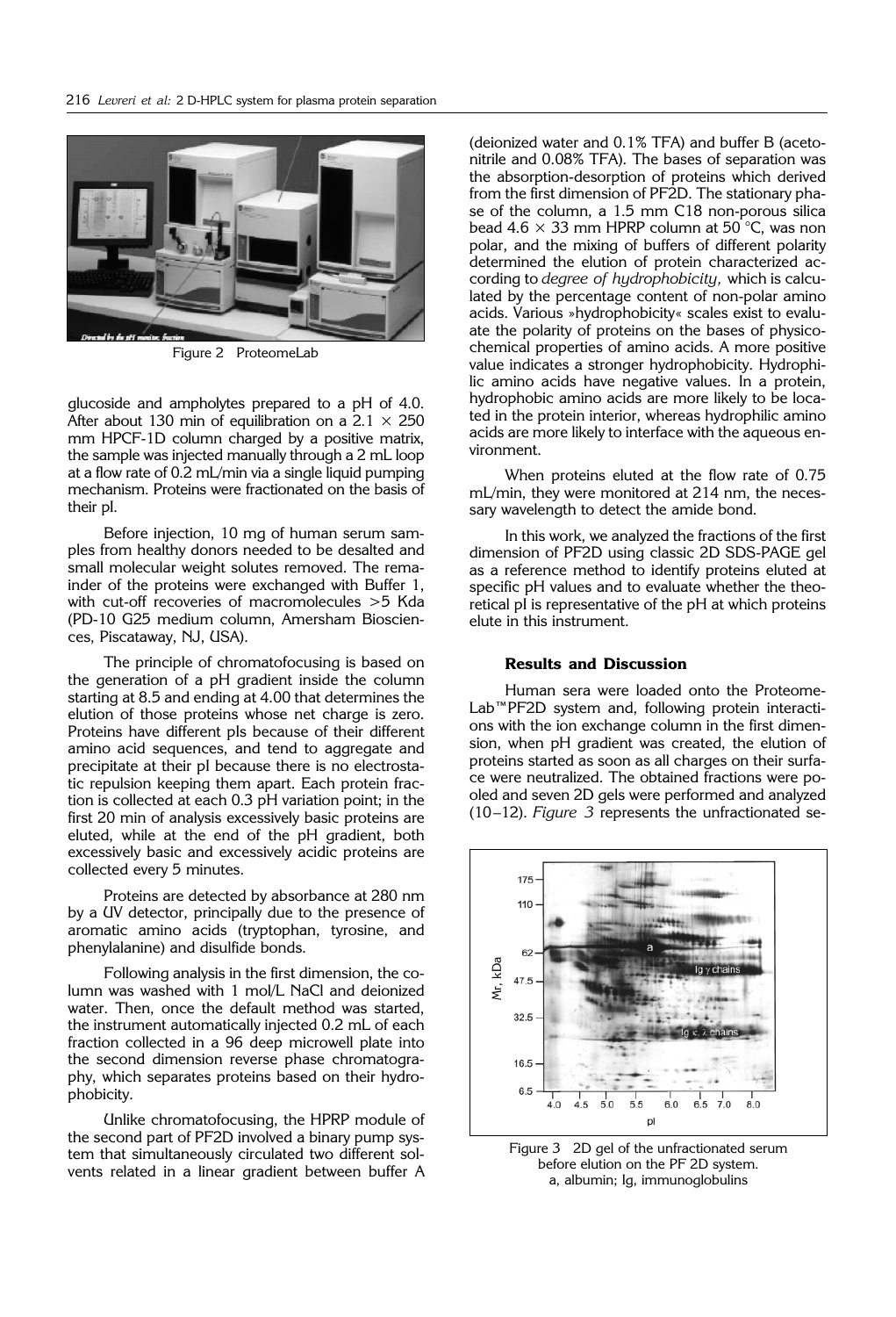

Figure 4 2D gels of pooled fractions eluted from the PF 2D first dimension. Numbers indicate the positions of different proteins as shown in *Table I*, identified using the Swiss-Prot Database as reference.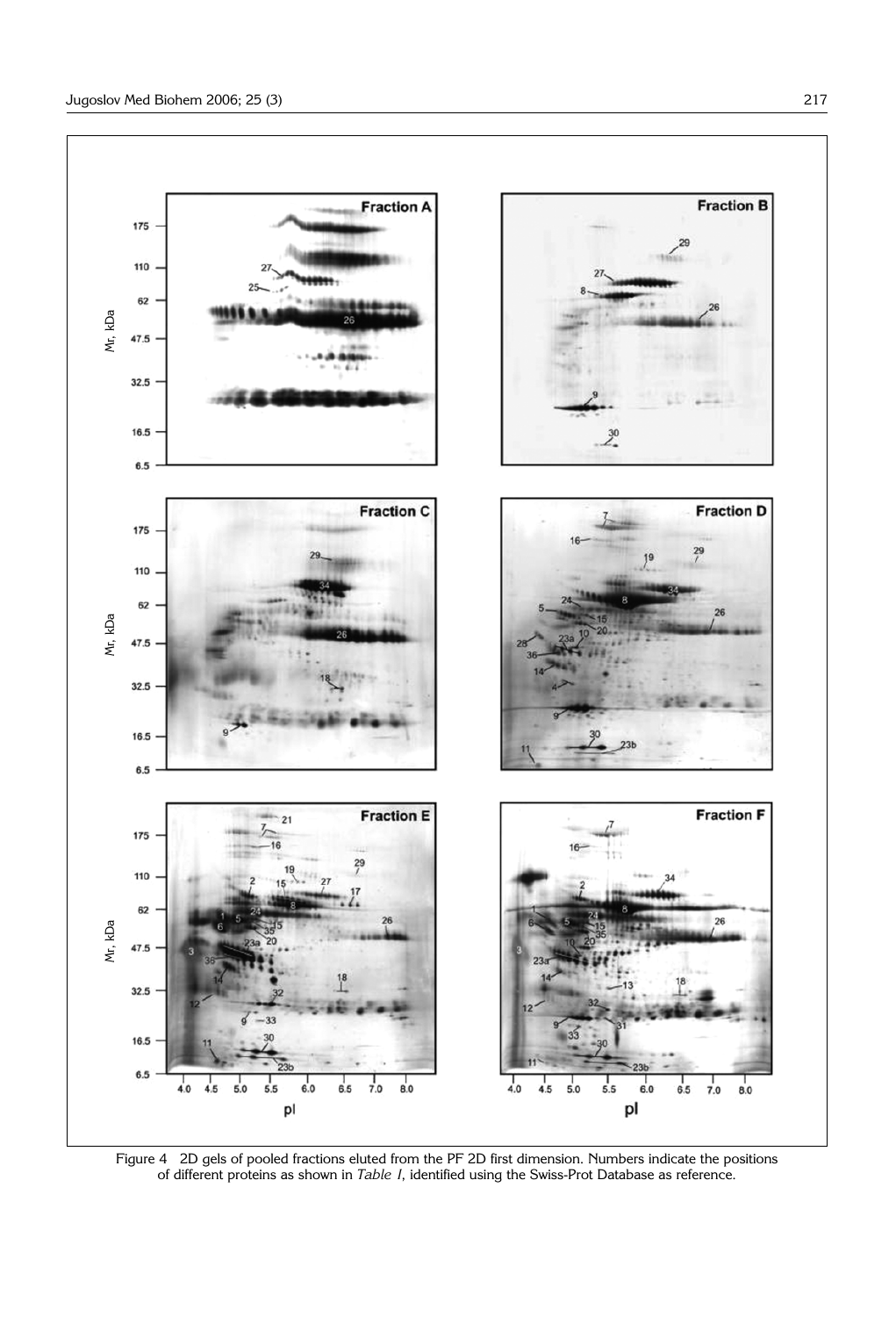

Figure 5 Representation of the pH gradient and UV absorbance at 280 nm of the separation of human serum proteins using the ion-exchange column (first dimension) of the PFD system. Retention times in minutes is on the horisontal axis.

rum before running on the PF2D. All the scattered spots were identified using Swiss Prot Database, a two-dimensional polyacrylamide gel electrophoresis database that contains data on proteins identified on various 2-D PAGE and SDS-PAGE reference maps (13). The other gels in *Figure 4* were the result of pooled fractions eluted from first dimension of PF2D ranging from 8.50 to 4.00 (Fractions B, C, D, E) (*Figure 5*). Over the pH gradient, the »unbound« Fraction A, which included all the proteins characterized by an alkaline pI, and the high strength anionic wash out with 1 mol/L NaCl, Fraction F, which comprised all of the most acidic proteins, were considered. All the proteins identified are numbered in the figures and reported in a *Table I* where a semi-quantitative assessment was carried out for each fraction. In the first sample, Fraction A, we found all the proteins that are characterized by a  $pI > 8.5$ , such as Immunoglobulin D, G, M. This important finding allowed us to focus attention on other abundant and less abundant proteins present in all the fractions generated by first dimension of PF2D. Indeed, many biochemical tests allow more suitable and specific investigation of Ig.

Most serum proteins were eluted in Fraction E, which showed an experimental pH range between 5.12 and 3.92, and in Fraction F, the wash out step of analysis, which gathered all acidic proteins present in the serum, i.e., those that remained inside the column for a longer time because of an abundance of negative charges on their surface.



Figure 6 Correlation between the pI calculated for denaturated proteins (horizontal axis) and the pH of elution of each protein corresponding to the experimental pI (vertical axis)

A total of 36 human serum proteins were identified in different PF2D-generated fractions.

Comparing theoretical pI of identified proteins, obtained from Swiss Prot Database, and the experimental pH at which they eluted during chromatofocusing, a significant correlation ( $rs=0.60$ ,  $p<0.01$ ) was observed between the two parameters when only monomeric proteins were plotted (*Figure 6*).

The ProteomeLab PF2D system represents a valuable tool that clinical pathology laboratories may well increasingly make use of for diagnostic purposes. Even if it is an expensive platform, it could be more readily applied in the near future, not only because it allows identifying a very large number of proteins in a single sample, but also because it enables the detection of specific disease-related protein patterns. However, despite its promise as an automated method for the virtually complete analysis of different circulating proteins, the characteristics of such fractionation require further validation before the system can be fully implemented in a clinical setting. Indeed our future plans foresee the characterization of main serum proteins in order to classify them on the bases of their pI and hydrophobicity (14, 15), and as such construct a sort of two dimensional »geographic map« of the human serum proteome under given physiopathologic conditions. This will be possible through the use of other powerful techniques, such as mass spectrometry, which is able to detect and identify the whole protein.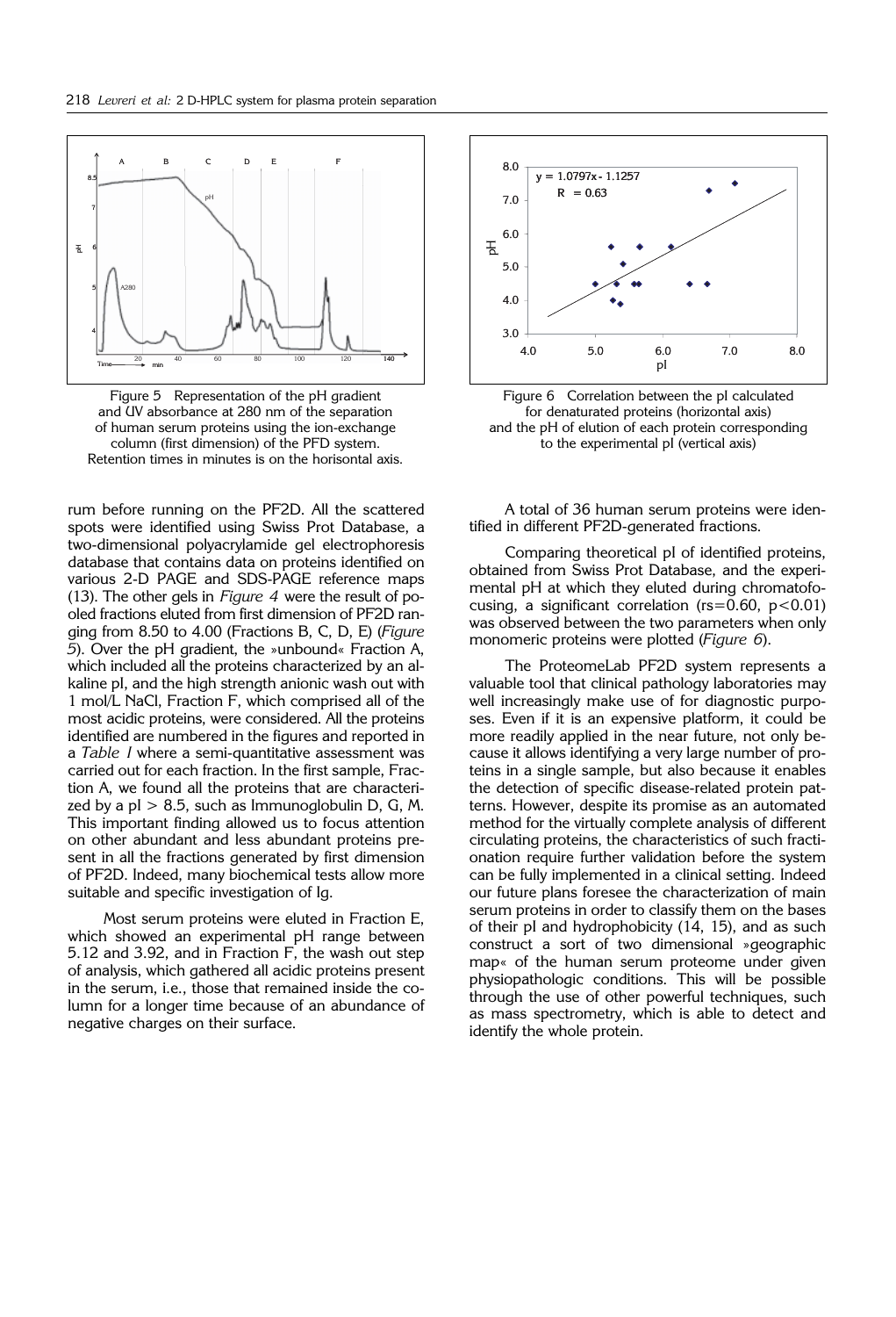|                                                                                                                                                                                           |                                |                | Fraction     |        |             |                  |                   |                  |
|-------------------------------------------------------------------------------------------------------------------------------------------------------------------------------------------|--------------------------------|----------------|--------------|--------|-------------|------------------|-------------------|------------------|
| Spot                                                                                                                                                                                      | Protein                        | $\%$           | $\mathsf{A}$ | B      | $\mathsf C$ | D                | E                 | F                |
| $\mathbf{1}$                                                                                                                                                                              | $\alpha_1$ -anti-chimo-trypsin | 0.08           |              |        |             |                  | $++++$            | $++$             |
| 2                                                                                                                                                                                         | $\alpha_1$ -glycoprotein       | 0.01           |              |        |             |                  | $+++$             | $++$             |
| 3                                                                                                                                                                                         | $\alpha_1$ -acid glycoprotein  | $\mathbf{1}$   |              |        |             |                  | $+++$             | $++$             |
| 4                                                                                                                                                                                         | $\alpha_1$ -microglobulin      | < 0.1          |              |        |             | $++$             |                   |                  |
| 5                                                                                                                                                                                         | $\alpha_1$ -anti-trypsin       | 3              |              |        |             | $+$              | $++++$            | $+$              |
| 6                                                                                                                                                                                         | $\alpha_2$ -HS glycoprotein    | $\overline{c}$ |              |        |             |                  | $+++$             | $++$             |
| $\overline{7}$                                                                                                                                                                            | $\alpha_2$ -macroglobulin      | 4              |              |        |             |                  | $+$               | $\boldsymbol{+}$ |
| 8                                                                                                                                                                                         | Albumin                        | 56             |              | $++$   |             | $+++++$          | $+$               | $+++$            |
| 9                                                                                                                                                                                         | APO A1                         | < 0.1          |              | $++$ + | $++$        | $++++$           | $+/-$             | $++$             |
| 10                                                                                                                                                                                        | <b>APO AIV</b>                 | < 0.1          |              |        |             | $\pm$            |                   | $+$              |
| 11                                                                                                                                                                                        | APO C II                       | < 0.1          |              |        |             | $+$              | $++$              | $+$              |
| 12                                                                                                                                                                                        | APO D                          | < 0.1          |              |        |             |                  | $^{+}$            | $\boldsymbol{+}$ |
| 13                                                                                                                                                                                        | APO E                          | < 0.1          |              |        |             |                  |                   | $+$              |
| 14                                                                                                                                                                                        | Apo J (Clusterin)              | < 0.1          |              |        |             | $++$             | $+++$             | $+$              |
| 15                                                                                                                                                                                        | AT <sub>3</sub>                | < 0.1          |              |        |             | $+$              | $+$               | $++$             |
| 16                                                                                                                                                                                        | Ceruloplasmin                  | 0.08           |              |        |             | $^{+}$           | $+ +$             | $+$              |
| 17                                                                                                                                                                                        | Complement C3                  | 1.01           |              |        |             |                  | $+ +$             |                  |
| 18                                                                                                                                                                                        | Complement C4                  | 0.07           |              |        | $+$         |                  | $^{+}$            | $+$              |
| 19                                                                                                                                                                                        | Complement factor B            | < 0.1          |              |        |             | $+$              | $+$               | $+$              |
| 20                                                                                                                                                                                        | Fibrinogen G                   | < 0.1          |              |        |             | $+$              | $+$               | $++$             |
| 21                                                                                                                                                                                        | Fibronectin                    | < 0.1          |              |        |             |                  | $+ +$             |                  |
| 22                                                                                                                                                                                        | Haemopexin                     | 1.01           |              |        |             |                  | $++$              |                  |
| 23a                                                                                                                                                                                       | Haptoglobin beta chain         | 4              |              |        |             | $^{+}$           | $+++++$           | $++$             |
| 23 <sub>b</sub>                                                                                                                                                                           | Haptoglobin alpha chain        | $\overline{4}$ |              |        |             | $\boldsymbol{+}$ | $++++$            | $++$             |
| 24                                                                                                                                                                                        | IgA                            | 5              |              |        |             |                  | $+++$             | $+++$            |
| 25                                                                                                                                                                                        | IgD                            | < 0.1          | $\ddot{}$    |        |             |                  |                   |                  |
| 26                                                                                                                                                                                        | IgG                            | 11             | $+++++$      | $++$   | $+++$       | $+$              | $^{+}$            | $++$             |
| 27                                                                                                                                                                                        | IgM                            | 4              | $++++$       | $+++$  |             |                  | $++$              | $^{+}$           |
| 28                                                                                                                                                                                        | Leucin rich glycoprotein       | < 0.1          |              |        |             | $++$             |                   |                  |
| 29                                                                                                                                                                                        | Plasminogen                    | < 0.1          |              | $++$   | $++$        | $^{+}$           | $+/-$             |                  |
| 30                                                                                                                                                                                        | Pre-albumin (trans thyretin)   | 0.01           |              |        |             | $++++$           | $++++$            | $++$             |
| 31                                                                                                                                                                                        | Pro APO A1                     | < 0.1          |              |        |             |                  |                   | $^{+}$           |
| 32                                                                                                                                                                                        | Serum amiloid P                | < 0.1          |              |        |             |                  | $++++$            | $^{+}$           |
| 33                                                                                                                                                                                        | Serum retinol-binding protein  | < 0.1          |              |        |             |                  | $\qquad \qquad +$ | $^{+}$           |
| 34                                                                                                                                                                                        | Transferrin                    | 3              |              |        | $++++$      | $+++$            |                   | $+ +$            |
| 35                                                                                                                                                                                        | Vitamin D binding protein      | < 0.1          |              |        |             |                  | $++$              | $++$             |
| 36                                                                                                                                                                                        | Zn- $\alpha_2$ -glycoprotein   | < 0.1          |              |        |             | $+$              | $++$              |                  |
| %: indicative concentration of each protein in plasma proteome.<br>A, B, C, etc.<br>$+/-$ , $+$ , $+$ , etc: indicate a semiquantitative value of each protein derived from 2D gel spots. |                                |                |              |        |             |                  |                   |                  |

Table I Plasma proteins identified using 2D gels from pooled PF2D fractions